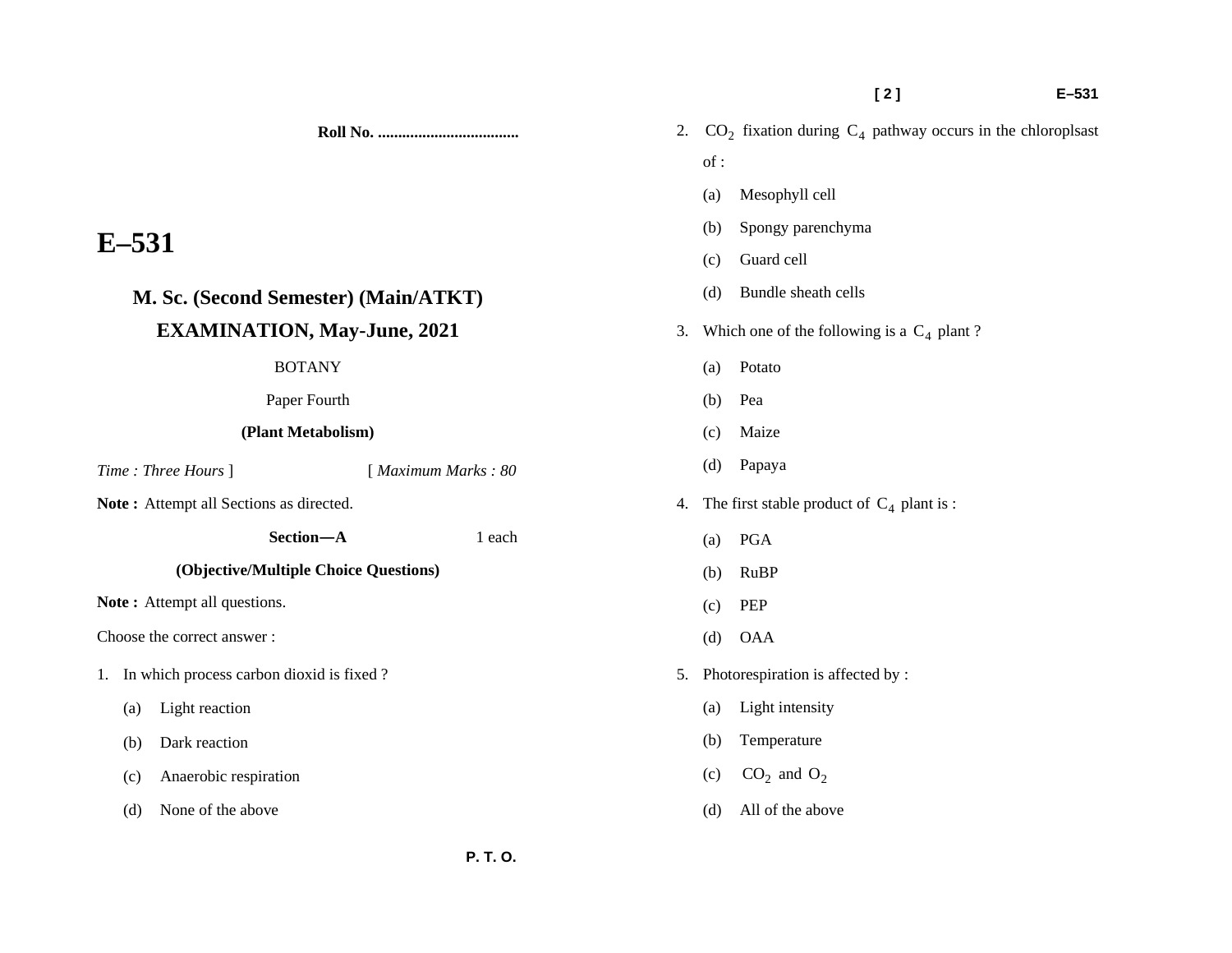|    |     | [3]                                                             | $E - 531$ |     | [4]<br>$E - 531$                                            |  |  |
|----|-----|-----------------------------------------------------------------|-----------|-----|-------------------------------------------------------------|--|--|
| 6. |     | The core metal of chlorophyll is:                               |           |     | 10. Which one transfer electrons to ETS (Electron Transport |  |  |
|    | (a) | Fe                                                              |           |     | System)?                                                    |  |  |
|    | (b) | Co                                                              |           | (a) | Phytochromes                                                |  |  |
|    | (c) | Cu                                                              |           | (b) | FeS                                                         |  |  |
|    | (d) | Mg                                                              |           | (c) | FeS and Cytochrome                                          |  |  |
| 7. |     | The process of photophosphorylation was discovered by :         |           | (d) | All of the above                                            |  |  |
|    | (a) | Arnon                                                           |           |     | 11. The number of carbons in pyruvic acid is:               |  |  |
|    | (b) | Blackman                                                        |           | (a) | $\overline{3}$                                              |  |  |
|    | (c) | Calvin                                                          |           | (b) | $\overline{4}$                                              |  |  |
|    |     | None of the above                                               |           | (c) | 6                                                           |  |  |
|    | (d) |                                                                 |           | (d) | $\overline{2}$                                              |  |  |
| 8. |     | In plant cell, digestion of fat occurs with the help of :       |           |     | 12. In glycolysis net gain in two ATP molecules and two     |  |  |
|    | (a) | Peroxisomes                                                     |           |     | molecules of:                                               |  |  |
|    | (b) | Lysosomes                                                       |           | (a) | FAPH <sub>2</sub>                                           |  |  |
|    | (c) | Glyoxisomes                                                     |           | (b) | FMMH <sub>2</sub>                                           |  |  |
|    | (d) | None of the above                                               |           | (c) | NADH <sub>2</sub>                                           |  |  |
| 9. |     | The final acceptor of electrons in the electron transport chain |           | (d) | NADPH <sub>2</sub>                                          |  |  |
|    | is: |                                                                 |           |     | 13. R. Q. is maximum, when respiratory substrate is :       |  |  |
|    | (a) | Water                                                           |           | (a) | Glucose                                                     |  |  |
|    | (b) | Hydrogen                                                        |           | (b) | Malic acid                                                  |  |  |
|    | (c) | Oxygen                                                          |           | (c) | Fat                                                         |  |  |
|    | (d) | All of the above                                                |           | (d) | Protein                                                     |  |  |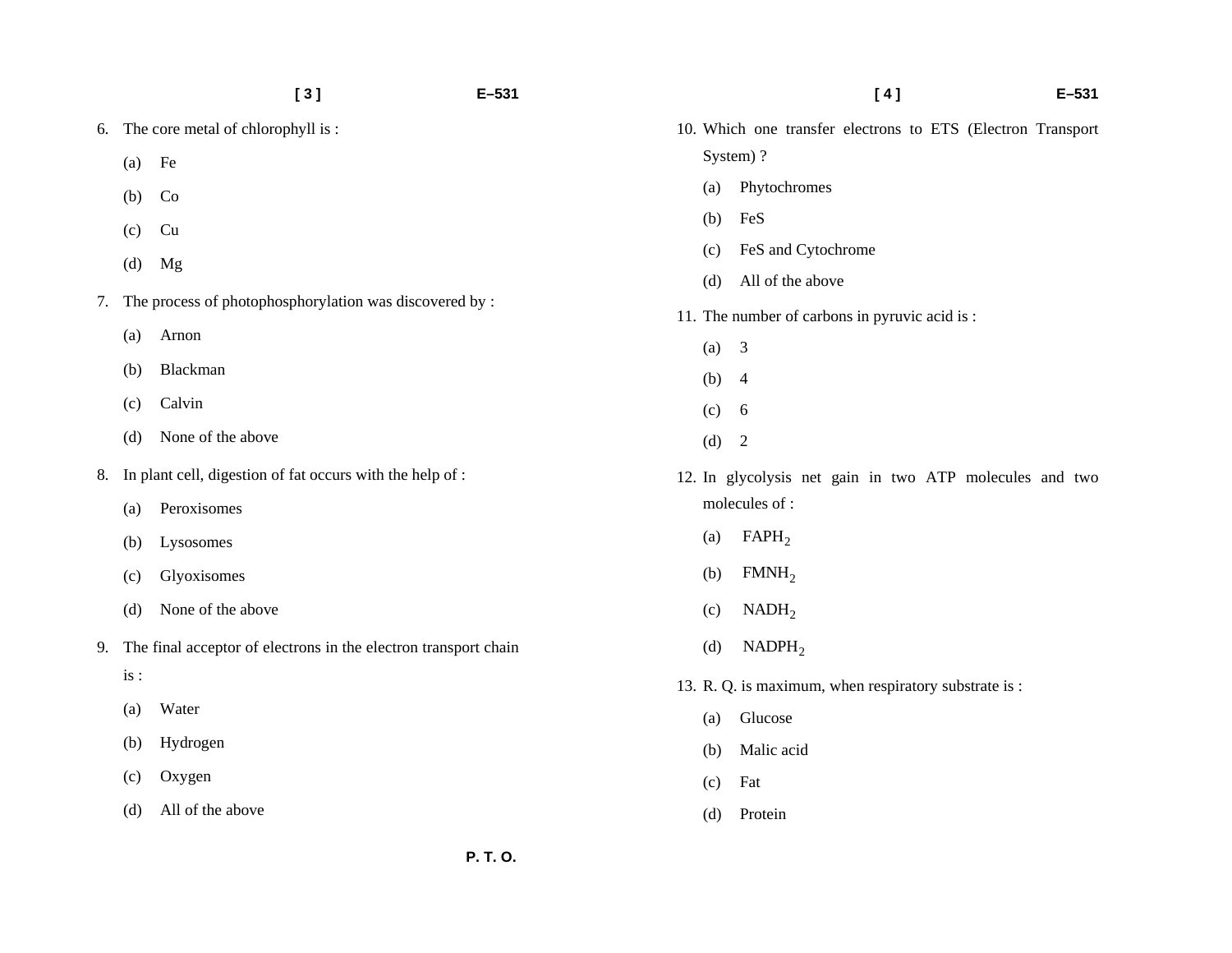- 14. Kreb cycle takes place in :
	- (a) Lysosomes
	- (b) Dictyosomes
	- (c) Mitochondrial matrix
	- (d) Endoplasmic reticulum
- 15. Synthesis of ATP in mitochondria takes place in :
	- (a) Matrix
	- (b) Cristae
	- (c) Outer membrane
	- (d) None of the above
- 16. Gibberellins can be extracted from :
	- (a) Fungus only
	- (b) Rice
	- (c) Germinating seed
	- (d) None of the above
- 17. Which one of the following hormones is not found in plants ?
	- (a)  $2-4D$
	- (b) Auxin
	- (c) Gibberellin
	- (d) Ethylene
- 18. β oxidation of fatty acids takes place in :
	- (a) Mitochondria
	- (b) Lysosomes
	- (c) Both (a) and (b)
	- (d) Cytosol
- 19. Glyoxylate cycle discovered by :
	- (a) H. A. Kreb
	- (b) Korenberg and Kerbs
	- (c) Harden and Youngs
	- (d) None of the above
- 20. The root nodules of legumes contain a pink pigment which has high affinity for oxygen is :
	- (a) nod haemoglobin
	- (b) leghaemoglobin
	- (c) haemoglobin
	- (d) None of the above
		- **Section—B** 2 each

#### **(Very Short Answer Type Questions)**

**Note:** Attempt all questions.

- 1. What is Rubisco ?
- 2. What is Accessory Pigments ?
- 3. Which molecules act as reaction centre in photosynthesis ?